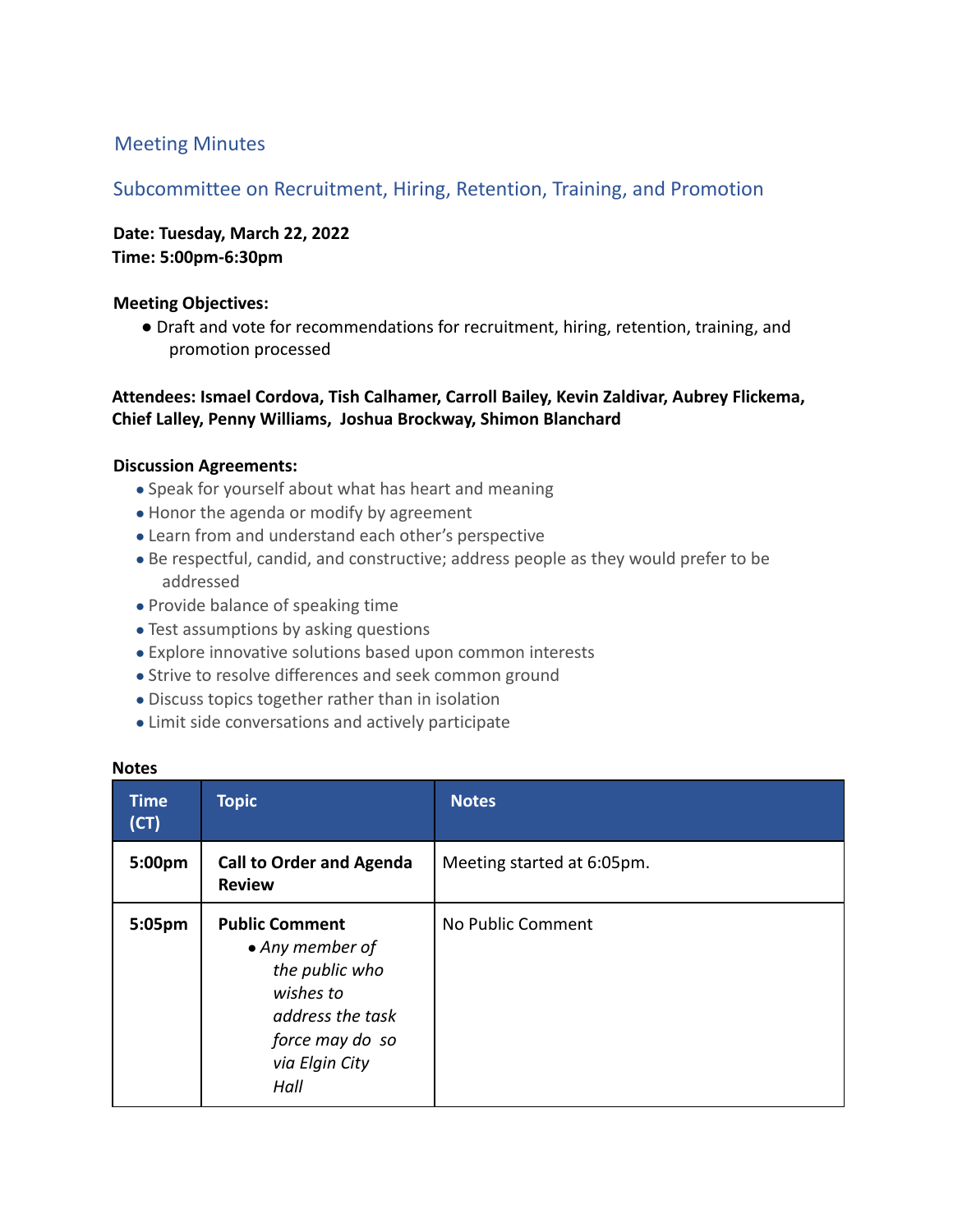| 5:10pm | <b>Review of prior</b><br>deliberations<br>• Recap of previous<br>discussion and review<br>list of<br>recommendations | Facilitator Sara shared a document that was<br>emailed to the Subcommittee with<br>recommendations thus far. Recommendations<br>were reviewed and members had an opportunity to<br>add additional comments or ask questions.                                                                                                        |
|--------|-----------------------------------------------------------------------------------------------------------------------|-------------------------------------------------------------------------------------------------------------------------------------------------------------------------------------------------------------------------------------------------------------------------------------------------------------------------------------|
|        |                                                                                                                       | Member Williams asked about a clarifying question<br>on the education requirement. Member Joshua<br>stated that these are preferred qualifications for<br>added points to the requirements.                                                                                                                                         |
|        |                                                                                                                       | Member Calhamer wanted to know if there is an<br>extra 3 points for the human service/social service<br>on top of the Bachelors.<br>Facilitator Sara: Any bachelors will give you<br>3 points and degree in specific area will give<br>you an additional 3 points.                                                                  |
|        |                                                                                                                       | Facilitator Sara reminded the subcommittee that<br>there was a suggestion that we have a different<br>point system/table.                                                                                                                                                                                                           |
|        |                                                                                                                       | Member Ismael recommended not incorporating<br>residency and discussing that in another system i.e.<br>promotion.<br>There was no consensus so the<br>subcommittee will table it.                                                                                                                                                   |
|        |                                                                                                                       | Member Aubree asked clarifying questions after<br>reviewing the Public Act which requires veteran<br>preference for 5 points.<br>Chief Lalley explained the process:<br>By law, veterans are given preference<br>points once the list is established upon their<br>initial hiring process. Can be used during<br>promotional exams. |
|        |                                                                                                                       | Member Cordova recommended removing veteran<br>status off this initial point system since it is<br>mandated by law.                                                                                                                                                                                                                 |
|        |                                                                                                                       | Member Brockway asked what is the actual<br>requirement and where do these points fit in and if                                                                                                                                                                                                                                     |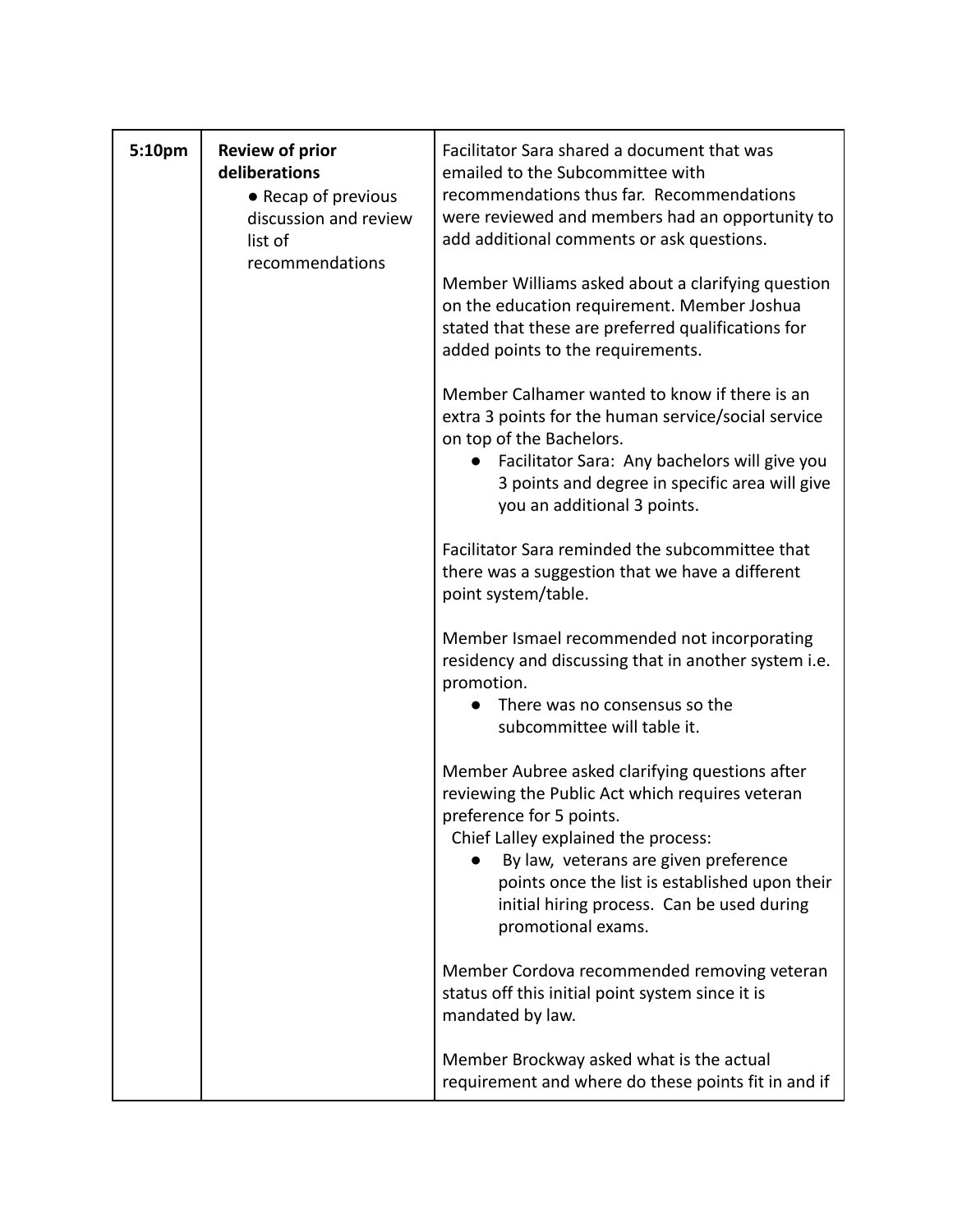| this was included in the actual proposal?                                                                                                                                                                                                                                                                                                         |
|---------------------------------------------------------------------------------------------------------------------------------------------------------------------------------------------------------------------------------------------------------------------------------------------------------------------------------------------------|
| Chief Lalley explained:<br>Since they get points already if you choose<br>to, the subcommittee can give them extra<br>points. It is given to them by law. There is a<br>verification process to be eligible for veteran<br>preference.<br>Yes, that was in changing preference from<br>diploma/GED to level out the candidates<br>with Bachelors. |
| Member Brockway recommended striking the 3<br>points and let the 5 points stand per statue.                                                                                                                                                                                                                                                       |
| Facilitator Sara told the subcommittee that Chief<br>Lalley will be providing some responses to all of<br>these concerns in the full Task Force meeting.                                                                                                                                                                                          |
| Member Kevin asked if anyone has any research in<br>regards to preference points in regards to public<br>safety?                                                                                                                                                                                                                                  |
| Member Aubree replied:<br>I have looked over your research and have dug into<br>a lot of things that were submitted and let's make<br>sure that the data aligns. My vote is not something<br>that Is caught out of the air. Will load research<br>information into the Box                                                                        |
| Member Cordoval recommends adding Associates<br>of Applied Sciences?<br>Member Bailey agreed with Member Cordova<br>The Subcommittee came to a consensus on<br>Education credits and hours and keeping<br>Trade Schools.                                                                                                                          |
| <b>Recommendations Voting Results:</b><br>Recommendation (1): Include high school and/or<br>GED degree as a requirement.<br><b>Results: 7 out of 8 in favor</b>                                                                                                                                                                                   |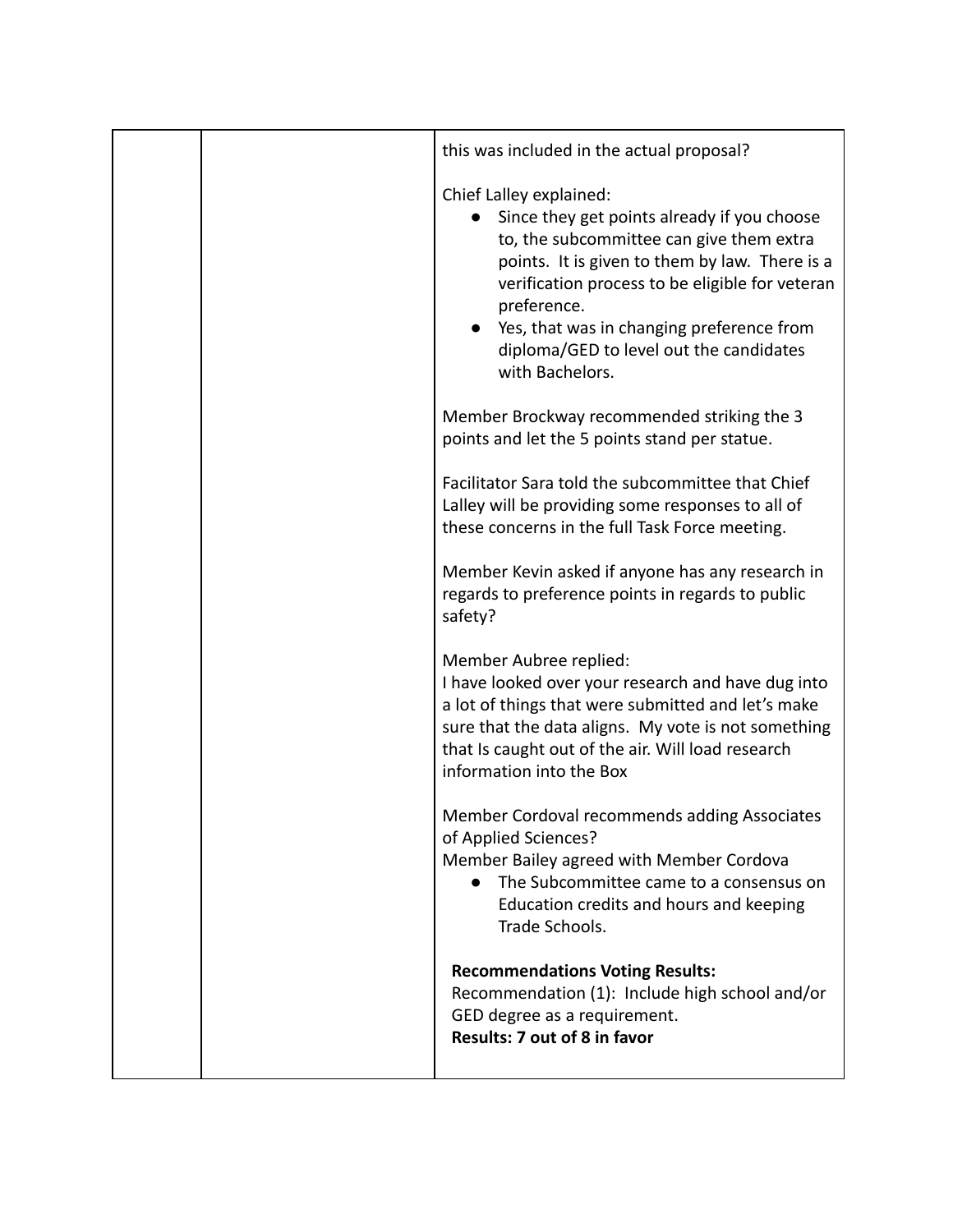|  | Recommendation (2): Minimum age limit to be 21<br>years.                                                                                      |
|--|-----------------------------------------------------------------------------------------------------------------------------------------------|
|  | Results: 7 to 1 in favor                                                                                                                      |
|  | Recommendation (3): Have a preference point<br>system.                                                                                        |
|  | Results: 7 to 1 in favor                                                                                                                      |
|  | Recommendation (4): Have a total of 12 points<br>given through the point system.<br>Results: 8 out of 8 in favor                              |
|  | Recommendation (5): Have all applicants submit 2<br>academic/community and 2 professional<br>references.<br>Results: 7 in favor and 1 against |
|  |                                                                                                                                               |
|  | <b>Categories</b>                                                                                                                             |
|  | Total reference for each to have 3 points and to be<br>the same points for each category.<br>Results: 6 in favor; 2 abstain                   |
|  | Current certified police officer in good standing as<br>its own category.<br>Results: 4 in favor; 4 against                                   |
|  | Move current certified police officer under the<br>professional experiences and be a sub category.<br>Results: 3 in favor; 5 against          |
|  | Bachelor's degree in social work or human services<br>separate category.<br>Results: 8 out of 8 in favor                                      |
|  | Training in nonviolence, mediation, or<br>de-escalation.<br>Results: 8 out of 8 in favor                                                      |
|  |                                                                                                                                               |